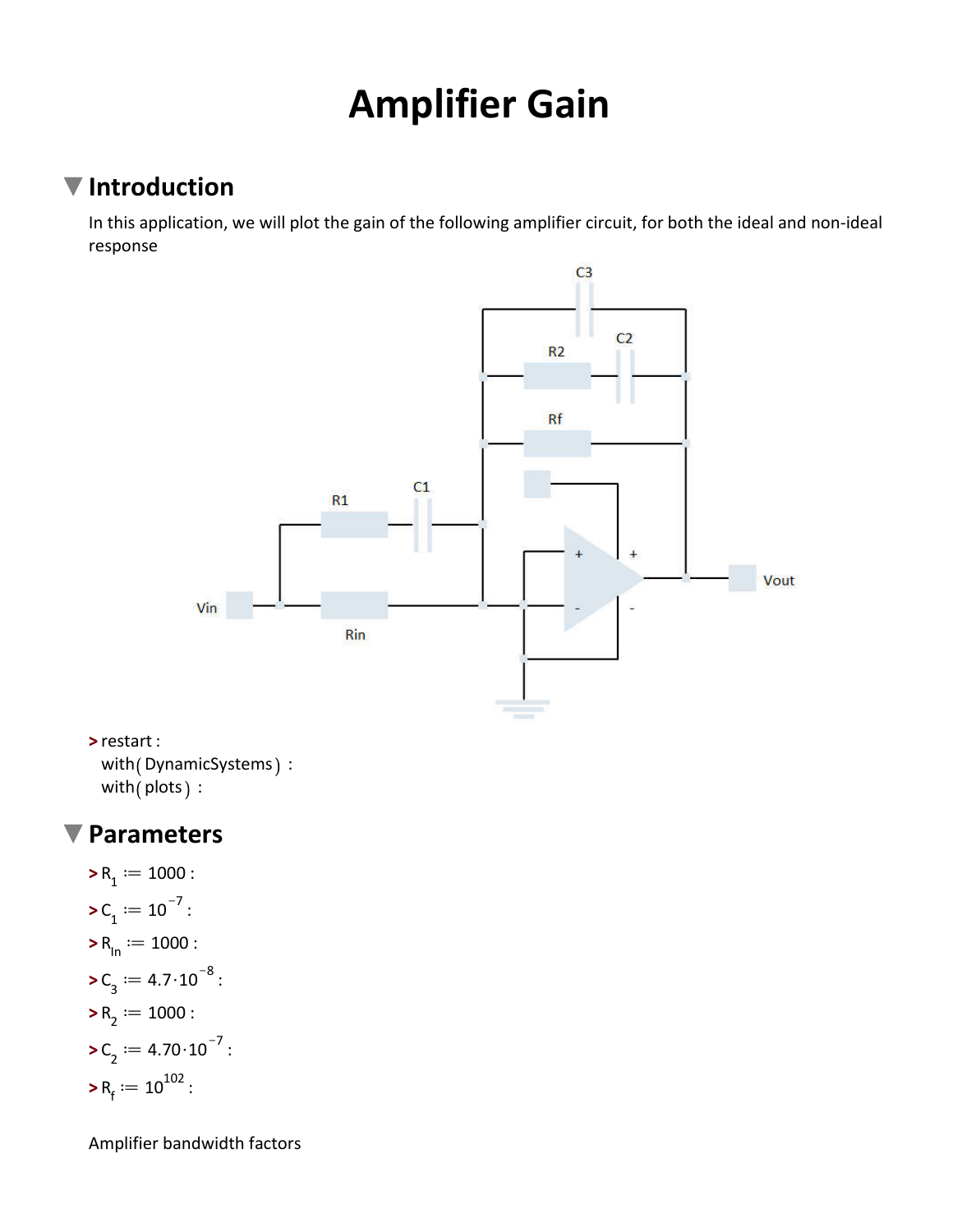>GBP := 
$$
10^6
$$
:  
>LPF := 300 :

# ▼ Support Function

$$
\text{>>II} := (Z1, Z2) \rightarrow \frac{Z1 \cdot Z2}{Z1 + Z2}:
$$

## ▼ Transfer functions

$$
\begin{aligned}\n&\ge Z_1 := R_1 + \frac{1}{s \cdot C_1} : \\
&\ge Z_2 := R_2 + \frac{1}{s \cdot C_2} : \\
&\ge Z_{\text{In}} := \mathsf{II}(R_{\text{In}} Z_1) : \\
&\ge \text{factor}\left(Z_{\text{In}}\right)\n\end{aligned}
$$

$$
\frac{500 (s + 10000)}{s + 5000}
$$

$$
\blacktriangleright Z_{fb} := II\left(R_{\rho} II\left(Z_{2'}\frac{1}{s \cdot C_{3}}\right)\right):
$$

Ideal Amplifier Gain

$$
\begin{aligned} \n\triangleright G_{\text{EAideal}} &:= \text{factor}\bigg(\frac{Z_{\text{fb}}}{Z_{\text{In}}}\bigg) \\ \nG_{\text{EAideal}} &:= \frac{42553.19148 (s + 2127.659574) (s + 5000.)}{(s + 1.93423597710^{-96}) (s + 23404.25531) (s + 10000.)} \n\end{aligned}
$$

Nonideal Op-Amp effects: Finite open loop gain

$$
\text{>\beta} := \frac{1}{1+G_{\text{EAideal}}}:
$$

Finite open loop gain

$$
\mathsf{a}_{\mathsf{vo}} := \frac{\mathsf{GBP}}{\mathsf{LPF}} \cdot \frac{1}{\left(1 + \frac{\mathsf{S}}{2 \cdot \pi \cdot \mathsf{LPF}}\right) \cdot \left(1 + \frac{\mathsf{S}}{2 \cdot \pi \cdot \mathsf{GBP}}\right)}\n\mathsf{A}_{\mathsf{vo}} := \frac{10000}{3 \left(1 + \frac{1}{600} \frac{\mathsf{S}}{\pi}\right) \left(1 + \frac{1}{2000000} \frac{\mathsf{S}}{\pi}\right)}
$$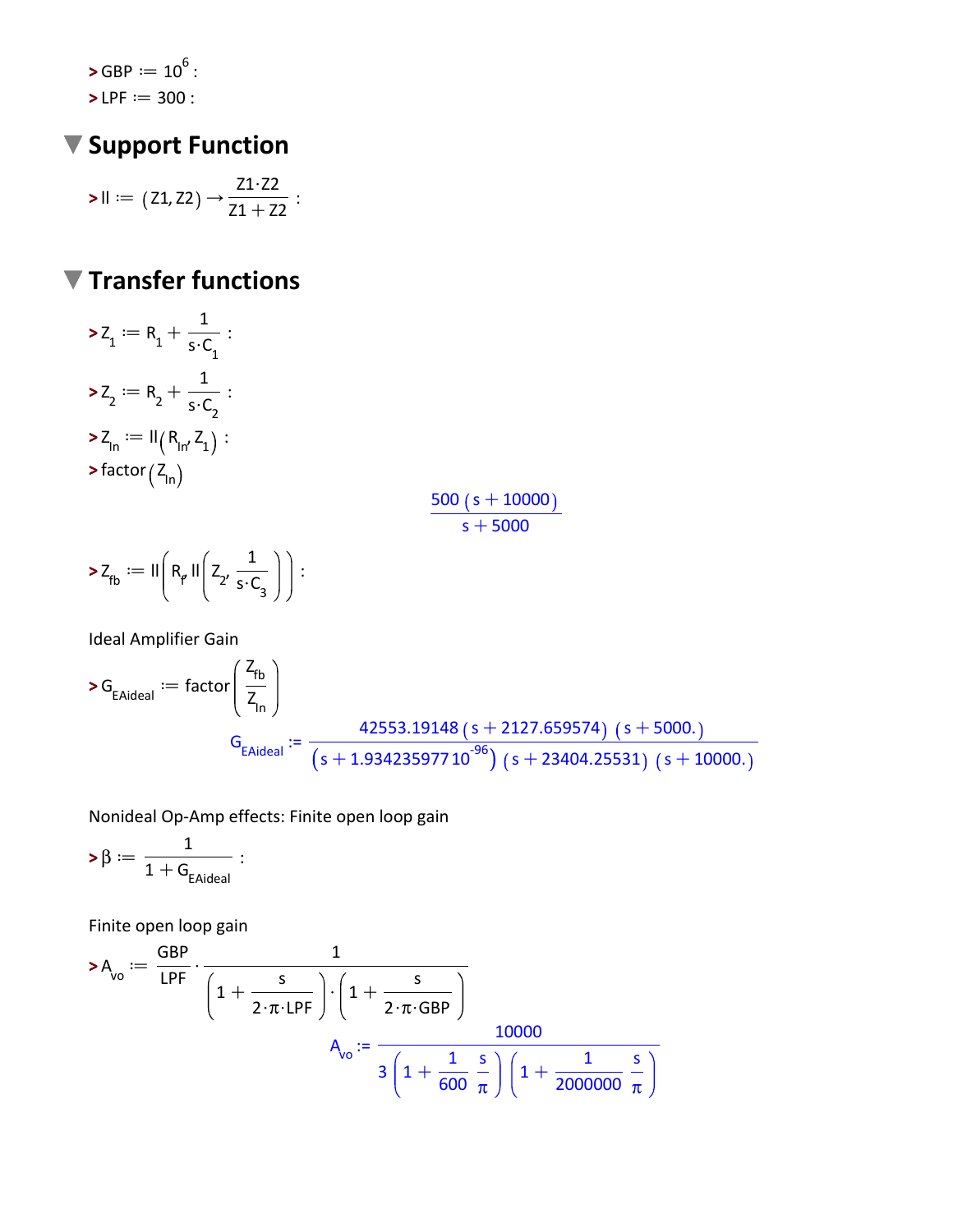**>** simplify Avo := <sup>10000</sup> 3 1C 1 600 s p 1C 1 2000000 s p ,'size' 4000000000000 p 2 600 pCs 2000000pCs

Nonideal error amplifier gain

$$
\displaystyle \textbf{\textsf{>}}\, G_{\text{EA}} := \text{simply}\Bigg(\text{G}_{\text{EAideal}}\cdot \frac{1}{1 + \frac{1}{A_{\text{vo}}\cdot \beta}}
$$

 $\mathsf{G}_\mathsf{EA} \coloneqq \left( \, 42553.19148 \, (\, \mathsf{s} + \mathsf{5000}.) \,\, (\, \mathsf{s} + \mathsf{2127.659574} ) \, \right) \big/ \left( \, 1.012406241 \, \mathsf{s}^3 + 33512.60113 \, \mathsf{s}^2 \, \right.$  $+2.34275827310^{8} s + 1.35808057810^{8} + 1.61126714110^{7} s^{4} + 2.5330295910^{14} s^{5}$ 

#### **Analysis**

- **>** with( DynamicSystems) :
- $\blacktriangleright$  sys $1 \coloneqq \mathsf{TransformerFunction}\big( \mathsf{G}_\mathsf{EA} \big) :$
- $\blacktriangleright$  sys2  $\coloneqq$  TransferFunction  $\left( \mathsf{G}_{\mathsf{EAideal}} \right)$  :
- $\mathsf{p1} := \mathsf{PhasePlot}(\mathsf{sys1},\mathsf{range} = 10..100000$ , hertz = true, legend = "Non-ideal"  $\mathsf{c}$  :
- > p2 := PhasePlot ( sys2, range = 10 ..100000 , hertz = true, legend = "Ideal" , color = black ) :
- **>** display(p1,p2